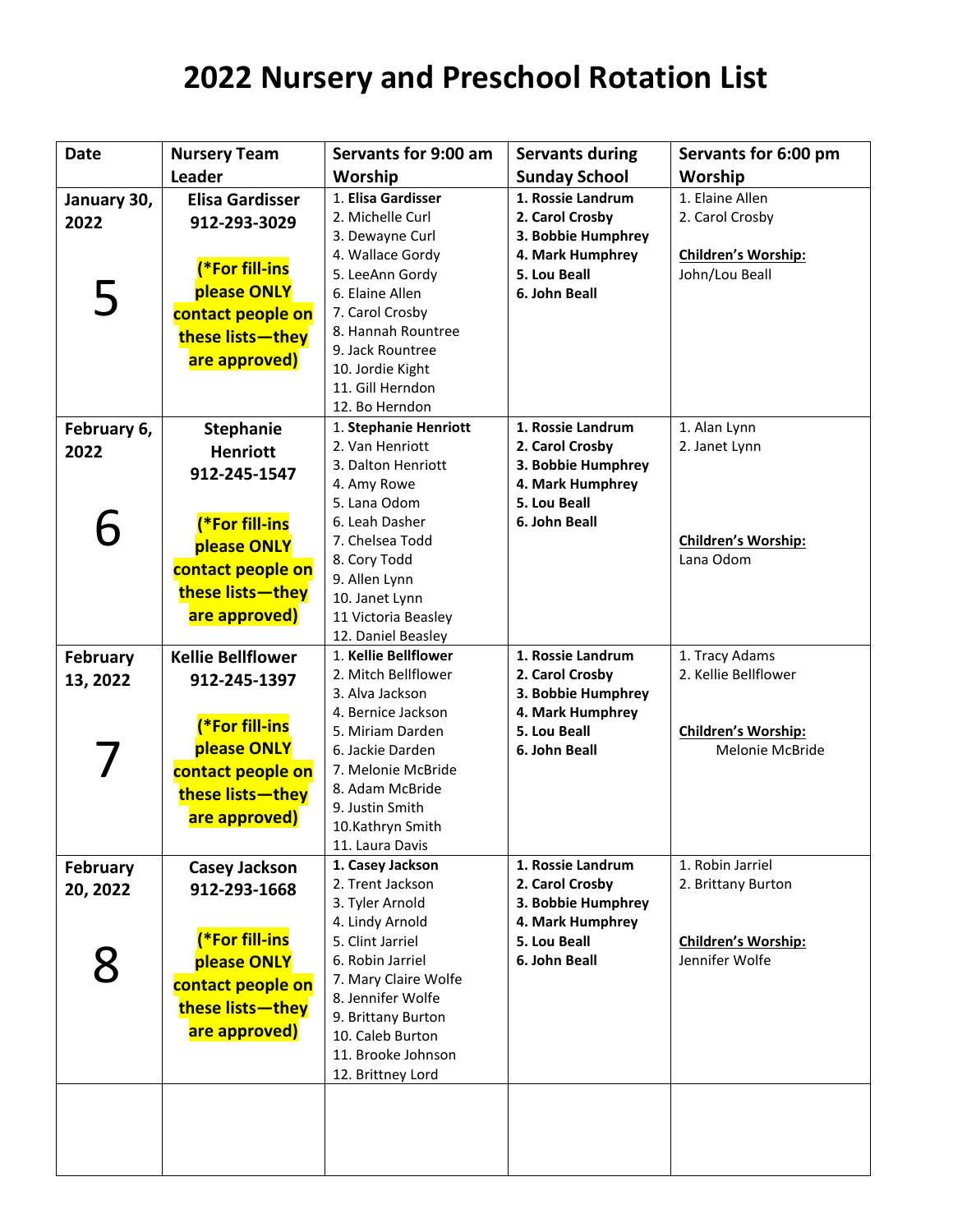| <b>February</b><br>27, 2022 | Janna Park<br>912-497-1014<br>(*For fill-ins<br>please ONLY<br>contact people on<br>these lists-they<br>are approved) | 1. Janna Park<br>2. Derek Park<br>3. Will Rineair<br>4. Michela Rineair<br>5. Stacy Martin<br>6. Julie Martin<br>7. Patrick Craft<br>8. Kelby Craft<br>9. Aries Haygood<br>10. Megan Haygood<br>11. Zach Tomberlin<br>12. Jessica Tomberlin | 1. Rossie Landrum<br>2. Carol Crosby<br>3. Bobbie Humphrey<br>4. Mark Humphrey<br>5. Lou Beall<br>6. John Beall | 1. Janna Park<br>2. Derek Park<br><b>Children's Worship:</b><br>Julie Martin |
|-----------------------------|-----------------------------------------------------------------------------------------------------------------------|---------------------------------------------------------------------------------------------------------------------------------------------------------------------------------------------------------------------------------------------|-----------------------------------------------------------------------------------------------------------------|------------------------------------------------------------------------------|
| March 6,                    | <b>Mandy Johnson</b>                                                                                                  | 1. Mandy Johnson<br>2. David Johnson                                                                                                                                                                                                        | 1. Rossie Landrum                                                                                               | 1. Blake Parker                                                              |
| 2022                        | 293-5669                                                                                                              | 3. Kacy Morris                                                                                                                                                                                                                              | 2. Carol Crosby<br>3. Bobbie Humphrey                                                                           | 2. Crystal Parker                                                            |
|                             | 293-5665                                                                                                              | 4. Cali Mosley                                                                                                                                                                                                                              | 4. Mark Humphrey                                                                                                |                                                                              |
|                             | (*For fill-ins                                                                                                        | 5. Trey Mosley                                                                                                                                                                                                                              | 5. Lou Beall                                                                                                    |                                                                              |
| 2                           | please ONLY                                                                                                           | 6. Josh Thigpen<br>7. Sydney Thigpen                                                                                                                                                                                                        | 6. John Beall                                                                                                   | <b>Children's Worship:</b><br>Sydney Thigpen                                 |
|                             | contact people on                                                                                                     | 8. Blake Parker                                                                                                                                                                                                                             |                                                                                                                 |                                                                              |
|                             | these lists-they                                                                                                      | 9. Crystal Parker                                                                                                                                                                                                                           |                                                                                                                 |                                                                              |
|                             | are approved)                                                                                                         | 10. Monique Mixon                                                                                                                                                                                                                           |                                                                                                                 |                                                                              |
|                             |                                                                                                                       | 11. Blaine Bellflower                                                                                                                                                                                                                       |                                                                                                                 |                                                                              |
|                             | <b>Rossie Landrum</b>                                                                                                 | 12. Hannah Bellflower<br>1. Rossie Landrum                                                                                                                                                                                                  | 1. Rossie Landrum                                                                                               | 1. Rossie Landrum                                                            |
| March 13,<br>2022           |                                                                                                                       | 2. Bryan Davis                                                                                                                                                                                                                              | 2. Carol Crosby                                                                                                 | 2. Rhonda McBride                                                            |
|                             | 526-6246                                                                                                              | 3. Nicole Davis                                                                                                                                                                                                                             | 3. Bobbie Humphrey                                                                                              |                                                                              |
|                             |                                                                                                                       | 4. Jessica Aaron                                                                                                                                                                                                                            | 4. Mark Humphrey                                                                                                |                                                                              |
|                             | (*For fill-ins                                                                                                        | 5. Marinette Scott                                                                                                                                                                                                                          | 5. Lou Beall                                                                                                    |                                                                              |
|                             | please ONLY                                                                                                           | 6. Clint Sumner                                                                                                                                                                                                                             | 6. John Beall                                                                                                   | Children's Worship:                                                          |
|                             | contact people on                                                                                                     | 7. Mindy Sumner<br>8. Rhonda McBride                                                                                                                                                                                                        |                                                                                                                 | Delana Smith                                                                 |
|                             | these lists-they                                                                                                      | 9. Josh McBride                                                                                                                                                                                                                             |                                                                                                                 |                                                                              |
|                             | are approved)                                                                                                         | 10.Delana Smith                                                                                                                                                                                                                             |                                                                                                                 |                                                                              |
|                             |                                                                                                                       | 11. Noel Smith                                                                                                                                                                                                                              |                                                                                                                 |                                                                              |
| March 20,                   | <b>Ashley Martin</b>                                                                                                  | 1. Ashley Martin<br>2 Buddy Martin                                                                                                                                                                                                          | 1. Rossie Landrum<br>2. Carol Crosby                                                                            | 1. Ashley Martin<br>2. Jennifer Marsh                                        |
| 2022                        | 1-863-448-2389                                                                                                        | 3. Michael Mosley                                                                                                                                                                                                                           | 3. Bobbie Humphrey                                                                                              |                                                                              |
|                             |                                                                                                                       | 4. Amber Mosley                                                                                                                                                                                                                             | 4. Mark Humphrey                                                                                                | <b>Children's Worship:</b>                                                   |
|                             | (*For fill-ins                                                                                                        | 5. Marilyn Hopkins                                                                                                                                                                                                                          | 5. Lou Beall                                                                                                    | Frannie Strickland                                                           |
|                             | please ONLY                                                                                                           | 6. Ritchie Marsh                                                                                                                                                                                                                            | 6. John Beall                                                                                                   |                                                                              |
|                             | contact people on                                                                                                     | 7. Jennifer Marsh<br>8. Frannie Strickland                                                                                                                                                                                                  |                                                                                                                 |                                                                              |
|                             | these lists-they                                                                                                      | 9. Matt VerSluis                                                                                                                                                                                                                            |                                                                                                                 |                                                                              |
|                             | are approved)                                                                                                         | 10. Manda VerSluis                                                                                                                                                                                                                          |                                                                                                                 |                                                                              |
|                             |                                                                                                                       | 11. Katie Goodwin                                                                                                                                                                                                                           |                                                                                                                 |                                                                              |
|                             |                                                                                                                       |                                                                                                                                                                                                                                             |                                                                                                                 |                                                                              |
|                             |                                                                                                                       |                                                                                                                                                                                                                                             |                                                                                                                 |                                                                              |
|                             |                                                                                                                       |                                                                                                                                                                                                                                             |                                                                                                                 |                                                                              |
|                             |                                                                                                                       |                                                                                                                                                                                                                                             |                                                                                                                 |                                                                              |
|                             |                                                                                                                       |                                                                                                                                                                                                                                             |                                                                                                                 |                                                                              |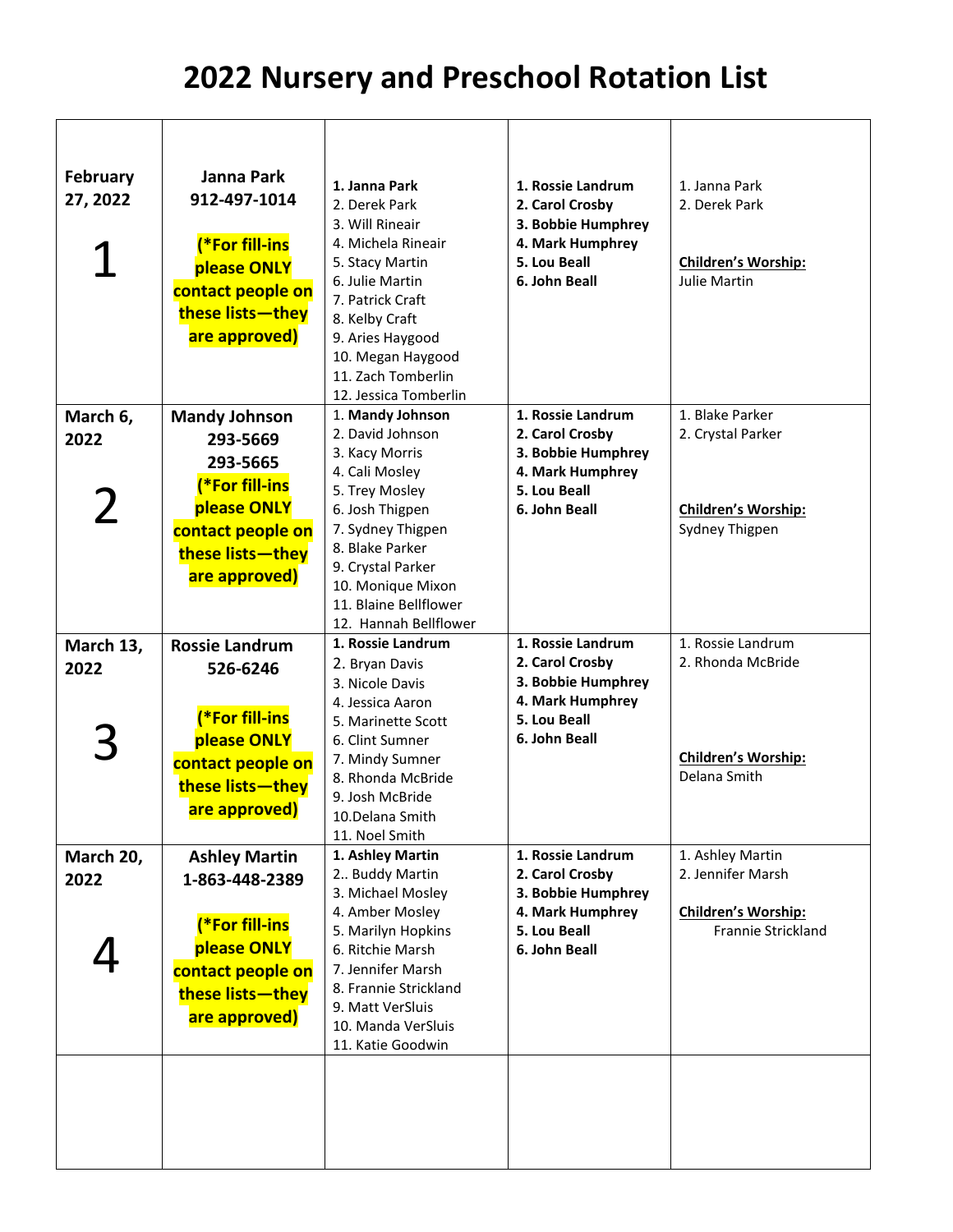| <b>Elisa Gardisser</b><br>912-293-3029<br>(*For fill-ins<br>please ONLY<br>contact people on<br>these lists-they<br>are approved)       | 1. Elisa Gardisser<br>2. Michelle Curl<br>3. Dewayne Curl<br>4. Wallace Gordy<br>5. LeeAnn Gordy<br>6. Elaine Allen<br>7. Carol Crosby<br>8. Hannah Rountree<br>9. Jack Rountree<br>10. Jordie Kight<br>11. Gill Herndon                             | 1. Rossie Landrum<br>2. Carol Crosby<br>3. Bobbie Humphrey<br>4. Mark Humphrey<br>5. Lou Beall<br>6. John Beall | 1. Elisa Gardisser<br>2. LeeAnn Gordy<br>Children's Worship:<br>John/Lou Beall        |
|-----------------------------------------------------------------------------------------------------------------------------------------|------------------------------------------------------------------------------------------------------------------------------------------------------------------------------------------------------------------------------------------------------|-----------------------------------------------------------------------------------------------------------------|---------------------------------------------------------------------------------------|
| Stephanie<br><b>Henriott</b><br>912-245-1547<br>(*For fill-ins<br>please ONLY<br>contact people on<br>these lists-they<br>are approved) | 1. Stephanie Henriott<br>2. Van Henriott<br>3. Dalton Henriott<br>4. Amy Rowe<br>5. Lana Odom<br>6. Leah Dasher<br>7. Chelsea Todd<br>8. Cory Todd<br>9. Allen Lynn<br>10. Janet Lynn<br>11 Victoria Beasley                                         | 1. Rossie Landrum<br>2. Carol Crosby<br>3. Bobbie Humphrey<br>4. Mark Humphrey<br>5. Lou Beall<br>6. John Beall | 1. Stephanie Henriott<br>2. Van Henriott<br><b>Children's Worship:</b><br>Leah Dasher |
| <b>Kellie Bellflower</b><br>912-245-1397<br>(*For fill-ins<br>please ONLY<br>contact people on<br>these lists-they<br>are approved)     | 1. Kellie Bellflower<br>2. Mitch Bellflower<br>3. Alva Jackson<br>4. Bernice Jackson<br>5. Miriam Darden<br>6. Jackie Darden<br>7. Melonie McBride<br>8. Adam McBride<br>10. Justin Smith<br>11.Kathryn Smith<br>12. Laura Davis                     | 1. Rossie Landrum<br>2. Carol Crosby<br>3. Bobbie Humphrey<br>4. Mark Humphrey<br>5. Lou Beall<br>6. John Beall | 1. Bernice Jackson<br>2. Kellie Bellflower<br>Children's Worship:<br>Mitch Bellflower |
| <b>Casey Jackson</b><br>912-293-1668<br><b>(*For fill-ins</b><br>please ONLY<br>contact people on<br>these lists-they<br>are approved)  | 1. Casey Jackson<br>2. Trent Jackson<br>3. Tyler Arnold<br>4. Lindy Arnold<br>5. Clint Jarriel<br>6. Robin Jarriel<br>7. Mary Claire Wolfe<br>8. Jennifer Wolfe<br>9. Brittany Burton<br>10. Caleb Burton<br>11. Brooke Johnson<br>12. Brittney Lord | 1. Rossie Landrum<br>2. Carol Crosby<br>3. Bobbie Humphrey<br>4. Mark Humphrey<br>5. Lou Beall<br>6. John Beall | 1. Casey Jackson<br>2. Trent Jackson<br>Children's Worship:<br>Brooke Johnson         |
|                                                                                                                                         |                                                                                                                                                                                                                                                      | 12. Bo Herndon<br>12. Daniel Beasley                                                                            |                                                                                       |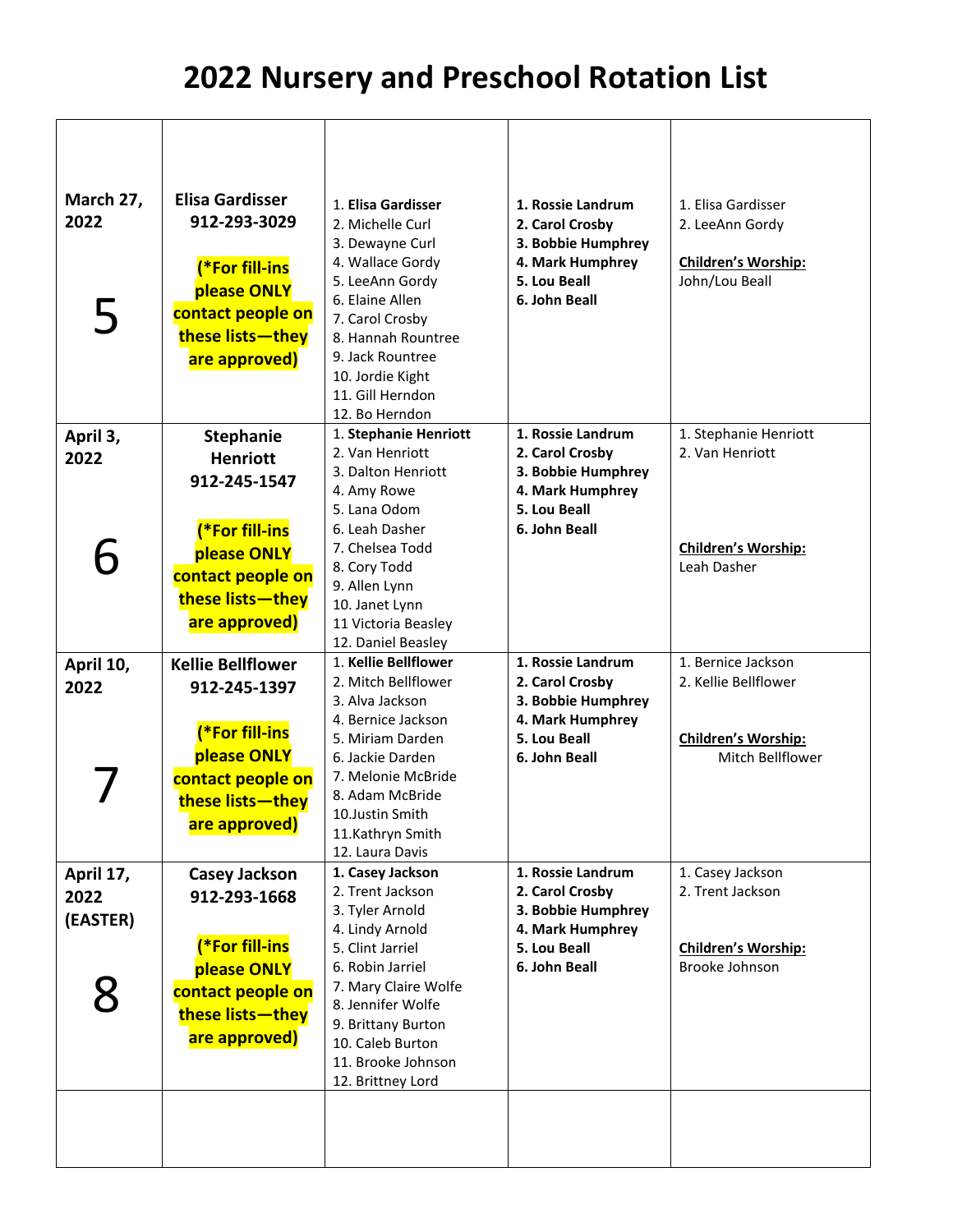| April 24,<br>2022                   | Janna Park<br>912-497-1014<br>(*For fill-ins<br>please ONLY<br>contact people on<br>these lists-they                              | 1. Janna Park<br>2. Derek Park<br>3. Will Rineair<br>4. Michela Rineair<br>5. Stacy Martin<br>6. Julie Martin<br>7. Patrick Craft<br>8. Kelby Craft<br>9 Megan Haygood                                                            | 1. Rossie Landrum<br>2. Carol Crosby<br>3. Bobbie Humphrey<br>4. Mark Humphrey<br>5. Lou Beall<br>6. John Beall | 1. Jessica Tomberlin<br>2. Zach Tomberlin<br><b>Children's Worship:</b><br>Janna Park |
|-------------------------------------|-----------------------------------------------------------------------------------------------------------------------------------|-----------------------------------------------------------------------------------------------------------------------------------------------------------------------------------------------------------------------------------|-----------------------------------------------------------------------------------------------------------------|---------------------------------------------------------------------------------------|
| May 1,                              | are approved)<br><b>Mandy Johnson</b>                                                                                             | 10. Zach Tomberlin<br>11. Jessica Tomberlin<br>1. Mandy Johnson                                                                                                                                                                   | 1. Rossie Landrum                                                                                               | 1. Mandy Johnson                                                                      |
| 2022                                | 293-5669<br>293-5665<br>(*For fill-ins<br>please ONLY                                                                             | 2. David Johnson<br>3. Kacy Morris<br>4. Cali Mosley<br>5. Trey Mosley<br>6. Josh Thigpen                                                                                                                                         | 2. Carol Crosby<br>3. Bobbie Humphrey<br>4. Mark Humphrey<br>5. Lou Beall<br>6. John Beall                      | 2. David Johnson<br><b>Children's Worship:</b>                                        |
| $\mathbf{Z}$                        | contact people on<br>these lists-they<br>are approved)                                                                            | 7. Sydney Thigpen<br>8. Blake Parker<br>9. Crystal Parker<br>10. Monique Mixon<br>11. Blaine Bellflower<br>12. Hannah Bellflower                                                                                                  |                                                                                                                 | Blaine/Hannah Bellflower                                                              |
| May 8,<br>2021<br>(Mother's<br>Day) | <b>Rossie Landrum</b><br>526-6246<br>(*For fill-ins<br>please ONLY                                                                | 1. Rossie Landrum<br>2. Bryan Davis<br>3. Nicole Davis<br>4. Jessica Aaron<br>5. Marinette Scott                                                                                                                                  | 1. Rossie Landrum<br>2. Carol Crosby<br>3. Bobbie Humphrey<br>4. Mark Humphrey<br>5. Lou Beall<br>6. John Beall | 1. Bryan Davis<br>2. Nicole Davis                                                     |
|                                     | contact people on<br>these lists — they<br>are approved)                                                                          | 6. Clint Sumner<br>7. Mindy Sumner<br>8. Rhonda McBride<br>9. Josh McBride<br>10.Delana Smith<br>11. Noel Smith                                                                                                                   |                                                                                                                 | <b>Children's Worship:</b><br>Mindy Sumner                                            |
| May 15,<br>2022                     | <b>Ashley Martin</b><br>1-863-448-2389<br>(*For fill-ins<br>please ONLY<br>contact people on<br>these lists-they<br>are approved) | 1. Ashley Martin<br>2 Buddy Martin<br>3. Michael Mosley<br>4. Amber Mosley<br>5. Marilyn Hopkins<br>6. Ritchie Marsh<br>7. Jennifer Marsh<br>8. Frannie Strickland<br>9. Matt VerSluis<br>10. Manda VerSluis<br>11. Katie Goodwin | 1. Rossie Landrum<br>2. Carol Crosby<br>3. Bobbie Humphrey<br>4. Mark Humphrey<br>5. Lou Beall<br>6. John Beall | 1. Matt VerSluis<br>2. Manda VerSluis<br><b>Children's Worship:</b><br>Angie Waller   |
|                                     |                                                                                                                                   |                                                                                                                                                                                                                                   |                                                                                                                 |                                                                                       |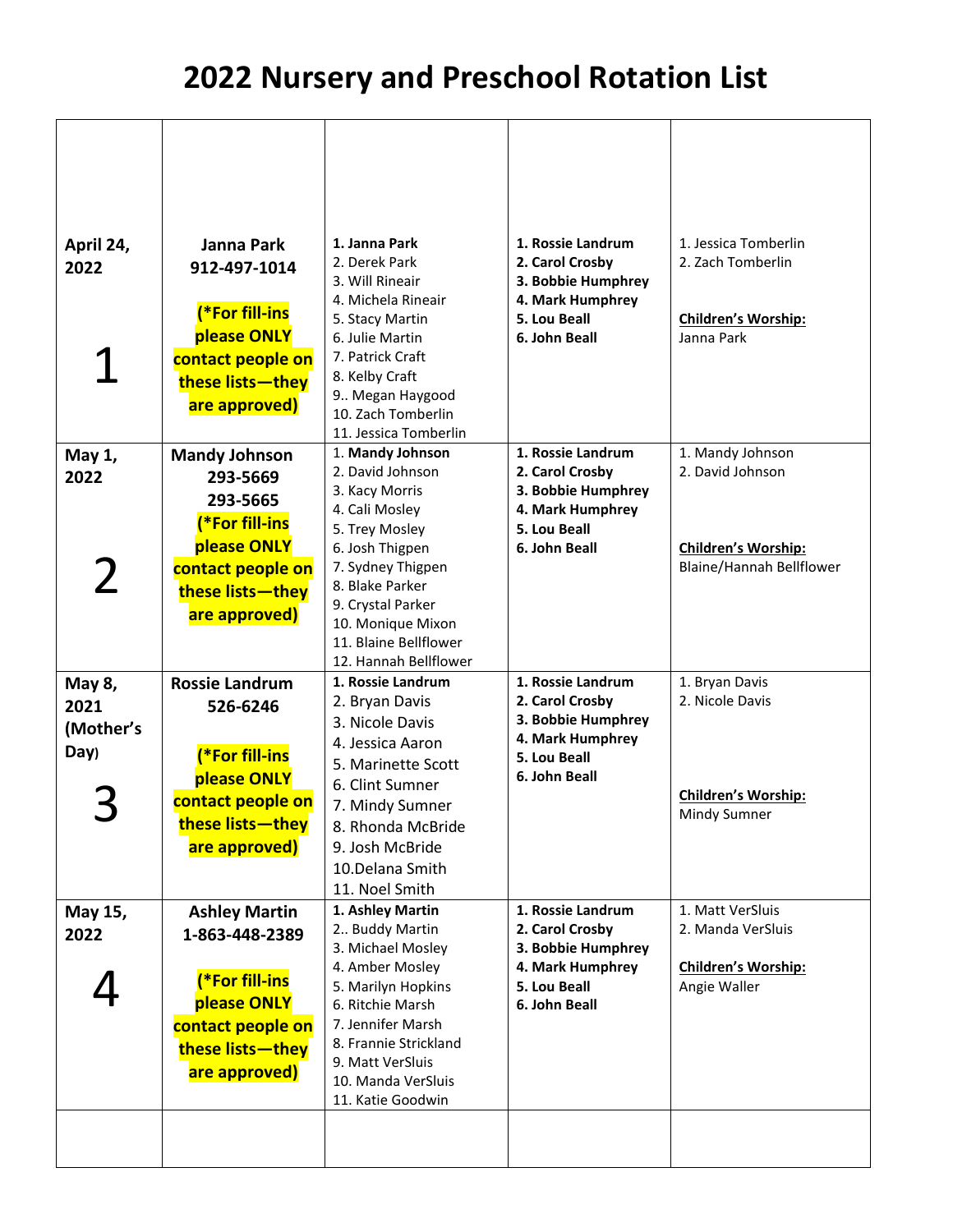| May 22,<br>2022<br>5 | <b>Elisa Gardisser</b><br>912-293-3029<br>(*For fill-ins<br>please ONLY<br>contact people on<br>these lists-they<br>are approved) | 1. Elisa Gardisser<br>2. Michelle Curl<br>3. Dewayne Curl<br>4. Wallace Gordy<br>5. LeeAnn Gordy<br>6. Elaine Allen<br>7. Carol Crosby<br>8. Hannah Rountree<br>9. Jack Rountree<br>10. Jordie Kight<br>11. Gill Herndon<br>12. Bo Herndon | 1. Rossie Landrum<br>2. Carol Crosby<br>3. Bobbie Humphrey<br>4. Mark Humphrey<br>5. Lou Beall<br>6. John Beall | 1. Elaine Allen<br>2. Carol Crosby<br><b>Children's Worship:</b><br>John/Lou Beall |
|----------------------|-----------------------------------------------------------------------------------------------------------------------------------|--------------------------------------------------------------------------------------------------------------------------------------------------------------------------------------------------------------------------------------------|-----------------------------------------------------------------------------------------------------------------|------------------------------------------------------------------------------------|
| May                  | <b>Stephanie</b>                                                                                                                  | 1. Stephanie Henriott                                                                                                                                                                                                                      | 1. Rossie Landrum                                                                                               | 1. Lana Odom                                                                       |
| 29, 2022             | <b>Henriott</b>                                                                                                                   | 2. Van Henriott<br>3. Dalton Henriott                                                                                                                                                                                                      | 2. Carol Crosby<br>3. Bobbie Humphrey                                                                           | 2. Amy Rowe                                                                        |
|                      | 912-245-1547                                                                                                                      | 4. Amy Rowe                                                                                                                                                                                                                                | 4. Mark Humphrey                                                                                                |                                                                                    |
|                      |                                                                                                                                   | 5. Lana Odom                                                                                                                                                                                                                               | 5. Lou Beall                                                                                                    |                                                                                    |
|                      | (*For fill-ins                                                                                                                    | 6. Leah Dasher                                                                                                                                                                                                                             | 6. John Beall                                                                                                   |                                                                                    |
|                      | please ONLY                                                                                                                       | 7. Chelsea Todd<br>8. Cory Todd                                                                                                                                                                                                            |                                                                                                                 | <b>Children's Worship:</b><br><b>Rosemary Wickstrom</b>                            |
|                      | contact people on                                                                                                                 | 9. Allen Lynn                                                                                                                                                                                                                              |                                                                                                                 |                                                                                    |
|                      | these lists-they                                                                                                                  | 10. Janet Lynn                                                                                                                                                                                                                             |                                                                                                                 |                                                                                    |
|                      | are approved)                                                                                                                     | 11 Victoria Beasley                                                                                                                                                                                                                        |                                                                                                                 |                                                                                    |
|                      |                                                                                                                                   | 12. Daniel Beasley                                                                                                                                                                                                                         |                                                                                                                 |                                                                                    |
| June 5,              | <b>Kellie Bellflower</b>                                                                                                          | 1. Kellie Bellflower<br>2. Mitch Bellflower                                                                                                                                                                                                | 1. Rossie Landrum<br>2. Carol Crosby                                                                            | 1. Tracy Adams<br>2. Kellie Bellflower                                             |
| 2022                 | 912-245-1397                                                                                                                      | 3. Alva Jackson                                                                                                                                                                                                                            | 3. Bobbie Humphrey                                                                                              |                                                                                    |
|                      |                                                                                                                                   | 4. Bernice Jackson                                                                                                                                                                                                                         | 4. Mark Humphrey                                                                                                |                                                                                    |
|                      | (*For fill-ins                                                                                                                    | 5. Miriam Darden                                                                                                                                                                                                                           | 5. Lou Beall                                                                                                    | Children's Worship:                                                                |
|                      | please ONLY                                                                                                                       | 6. Jackie Darden                                                                                                                                                                                                                           | 6. John Beall                                                                                                   | Miriam/Jackie Darden                                                               |
|                      | contact people on                                                                                                                 | 7. Melonie McBride<br>8. Adam McBride                                                                                                                                                                                                      |                                                                                                                 |                                                                                    |
|                      | these lists-they                                                                                                                  | 10.Justin Smith                                                                                                                                                                                                                            |                                                                                                                 |                                                                                    |
|                      | are approved)                                                                                                                     | 11.Kathryn Smith                                                                                                                                                                                                                           |                                                                                                                 |                                                                                    |
|                      |                                                                                                                                   | 12. Laura Davis                                                                                                                                                                                                                            |                                                                                                                 |                                                                                    |
|                      | <b>Casey Jackson</b>                                                                                                              | 1. Casey Jackson<br>2. Trent Jackson                                                                                                                                                                                                       | 1. Rossie Landrum<br>2. Carol Crosby                                                                            | 1. Robin Jarriel<br>2. Brittany Burton                                             |
| <b>June 12,</b>      | 912-293-1668                                                                                                                      | 3. Tyler Arnold                                                                                                                                                                                                                            | 3. Bobbie Humphrey                                                                                              |                                                                                    |
| 2022                 |                                                                                                                                   | 4. Lindy Arnold                                                                                                                                                                                                                            | 4. Mark Humphrey                                                                                                |                                                                                    |
|                      | (*For fill-ins                                                                                                                    | 5. Clint Jarriel                                                                                                                                                                                                                           | 5. Lou Beall                                                                                                    | <b>Children's Worship:</b>                                                         |
|                      | please ONLY                                                                                                                       | 6. Robin Jarriel                                                                                                                                                                                                                           | 6. John Beall                                                                                                   | Jennifer Wolfe                                                                     |
|                      | contact people on                                                                                                                 | 7. Mary Claire Wolfe<br>8. Jennifer Wolfe                                                                                                                                                                                                  |                                                                                                                 |                                                                                    |
|                      | these lists-they                                                                                                                  | 9. Brittany Burton                                                                                                                                                                                                                         |                                                                                                                 |                                                                                    |
|                      | are approved)                                                                                                                     | 10. Caleb Burton                                                                                                                                                                                                                           |                                                                                                                 |                                                                                    |
|                      |                                                                                                                                   | 11. Brooke Johnson                                                                                                                                                                                                                         |                                                                                                                 |                                                                                    |
|                      |                                                                                                                                   | 12. Brittney Lord                                                                                                                                                                                                                          |                                                                                                                 |                                                                                    |
|                      |                                                                                                                                   |                                                                                                                                                                                                                                            |                                                                                                                 |                                                                                    |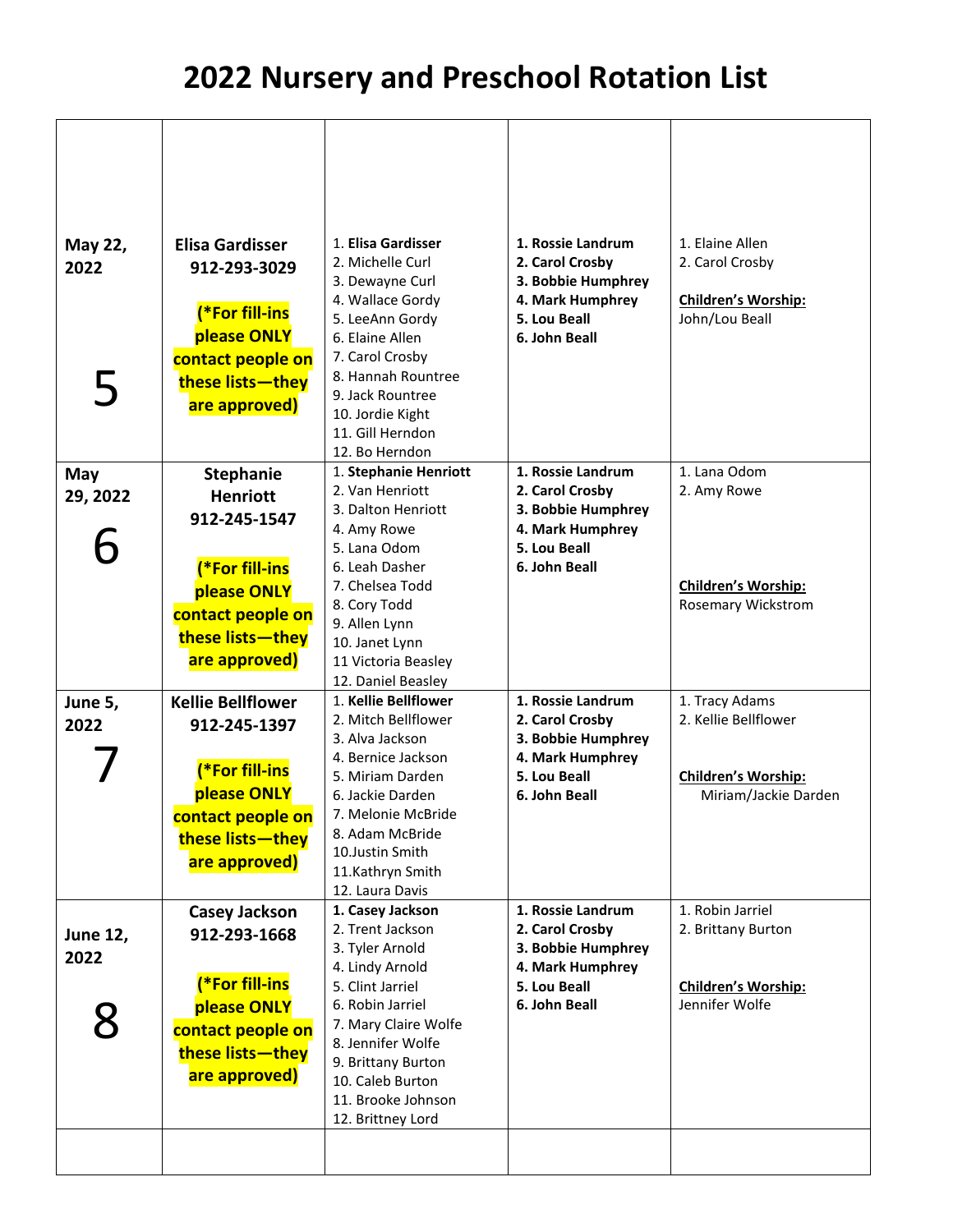| <b>June 19,</b> | <b>Janna Park</b>         | 1. Janna Park                              | 1. Rossie Landrum  | 1. Janna Park                                |
|-----------------|---------------------------|--------------------------------------------|--------------------|----------------------------------------------|
| 2022            | 912-497-1014              | 2. Derek Park                              | 2. Carol Crosby    | 2. Derek Park                                |
| (Father's       |                           | 3. Will Rineair                            | 3. Bobbie Humphrey |                                              |
| Day)            | (*For fill-ins            | 4. Michela Rineair                         | 4. Mark Humphrey   |                                              |
|                 | please ONLY               | 5. Stacy Martin                            | 5. Lou Beall       | <b>Children's Worship:</b>                   |
|                 | contact people on         | 6. Julie Martin                            | 6. John Beall      | Julie Martin                                 |
|                 | these lists-they          | 7. Patrick Craft                           |                    |                                              |
|                 | are approved)             | 8. Kelby Craft                             |                    |                                              |
|                 |                           | 9 Megan Haygood                            |                    |                                              |
|                 |                           | 10. Zach Tomberlin                         |                    |                                              |
| <b>June 26,</b> | <b>Mandy Johnson</b>      | 11. Jessica Tomberlin<br>1. Mandy Johnson  | 1. Rossie Landrum  | 1. Blake Parker                              |
|                 |                           | 2. David Johnson                           | 2. Carol Crosby    | 2. Crystal Parker                            |
| 2022            | 293-5669                  | 3. Kacy Morris                             | 3. Bobbie Humphrey |                                              |
|                 | 293-5665                  | 4. Cali Mosley                             | 4. Mark Humphrey   |                                              |
| $\overline{2}$  | (*For fill-ins            | 5. Trey Mosley                             | 5. Lou Beall       |                                              |
|                 | please ONLY               | 6. Josh Thigpen                            | 6. John Beall      | Children's Worship:                          |
|                 | contact people on         | 7. Sydney Thigpen                          |                    | Sydney Thigpen                               |
|                 | these lists-they          | 8. Blake Parker                            |                    |                                              |
|                 | are approved)             | 9. Crystal Parker                          |                    |                                              |
|                 |                           | 10. Monique Mixon<br>11. Blaine Bellflower |                    |                                              |
|                 |                           | 12. Hannah Bellflower                      |                    |                                              |
| July 3,         | <b>Rossie Landrum</b>     | 1. Rossie Landrum                          | 1. Rossie Landrum  | 1. Rossie Landrum                            |
| 2022            | 526-6246                  | 2. Bryan Davis                             | 2. Carol Crosby    | 2. Marinette Scott                           |
|                 |                           | 3. Nicole Davis                            | 3. Bobbie Humphrey |                                              |
|                 |                           | 4. Jessica Aaron                           | 4. Mark Humphrey   |                                              |
|                 | <sup>*</sup> For fill-ins | 5. Marinette Scott                         | 5. Lou Beall       |                                              |
|                 | please ONLY               | 6. Clint Sumner                            | 6. John Beall      |                                              |
|                 | contact people on         | 7. Mindy Sumner                            |                    | <b>Children's Worship:</b><br>Rhonda McBride |
|                 | these lists-they          | 8. Rhonda McBride                          |                    |                                              |
|                 | are approved)             | 9. Josh McBride                            |                    |                                              |
|                 |                           | 10.Delana Smith                            |                    |                                              |
|                 |                           | 11. Noel Smith                             |                    |                                              |
| <b>July 10,</b> | <b>Ashley Martin</b>      | 1. Ashley Martin                           | 1. Rossie Landrum  | 1. Ashley Martin                             |
| 2022            | 1-863-448-2389            | 2 Buddy Martin                             | 2. Carol Crosby    | 2. Jennifer Marsh                            |
|                 |                           | 3. Michael Mosley                          | 3. Bobbie Humphrey |                                              |
|                 | (*For fill-ins            | 4. Amber Mosley                            | 4. Mark Humphrey   | Children's Worship:                          |
|                 | please ONLY               | 5. Marilyn Hopkins                         | 5. Lou Beall       | Frannie Strickland                           |
|                 |                           | 6. Ritchie Marsh<br>7. Jennifer Marsh      | 6. John Beall      |                                              |
|                 | contact people on         | 8. Frannie Strickland                      |                    |                                              |
|                 | these lists-they          | 9. Matt VerSluis                           |                    |                                              |
|                 | are approved)             | 10. Manda VerSluis                         |                    |                                              |
|                 |                           | 11. Katie Goodwin                          |                    |                                              |
|                 |                           |                                            |                    |                                              |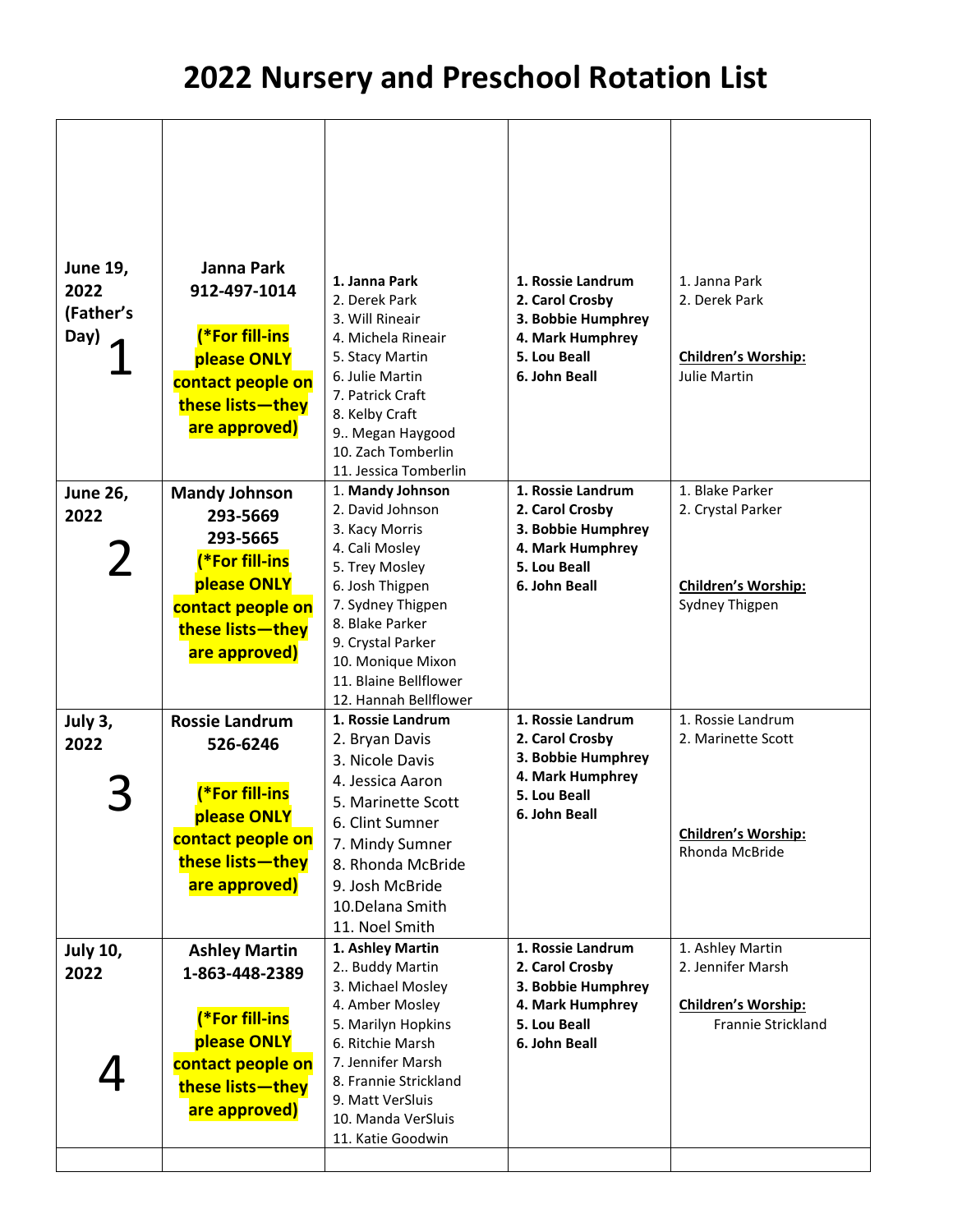| <b>July 17,</b> | <b>Elisa Gardisser</b>   | 1. Elisa Gardisser                        | 1. Rossie Landrum                | 1. Elisa Gardisser  |
|-----------------|--------------------------|-------------------------------------------|----------------------------------|---------------------|
| 2022            | 912-293-3029             | 2. Michelle Curl                          | 2. Carol Crosby                  | 2. LeeAnn Gordy     |
|                 |                          | 3. Dewayne Curl                           | 3. Bobbie Humphrey               |                     |
|                 | (*For fill-ins           | 4. Wallace Gordy                          | 4. Mark Humphrey                 | Children's Worship: |
|                 | please ONLY              | 5. LeeAnn Gordy                           | 5. Lou Beall                     | Hannah Rountree     |
| 5               | contact people on        | 6. Elaine Allen                           | 6. John Beall                    |                     |
|                 |                          | 7. Carol Crosby                           |                                  |                     |
|                 | these lists-they         | 8. Hannah Rountree                        |                                  |                     |
|                 | are approved)            | 9. Jack Rountree                          |                                  |                     |
|                 |                          | 10. Jordie Kight                          |                                  |                     |
|                 |                          | 11. Gill Herndon                          |                                  |                     |
|                 |                          | 12. Bo Herndon                            |                                  |                     |
| <b>July 24,</b> | <b>Stephanie</b>         | 1. Stephanie Henriott                     | 1. Rossie Landrum                | 1. Alan Lynn        |
| 2022            | <b>Henriott</b>          | 2. Van Henriott                           | 2. Carol Crosby                  | 2. Janet Lynn       |
|                 | 912-245-1547             | 3. Dalton Henriott                        | 3. Bobbie Humphrey               |                     |
|                 |                          | 4. Amy Rowe<br>5. Lana Odom               | 4. Mark Humphrey<br>5. Lou Beall |                     |
|                 | (*For fill-ins           | 6. Leah Dasher                            | 6. John Beall                    | Children's Worship: |
| 6               |                          | 7. Chelsea Todd                           |                                  | Victoria Beasley    |
|                 | please ONLY              | 8. Cory Todd                              |                                  |                     |
|                 | contact people on        | 9. Allen Lynn                             |                                  |                     |
|                 | these lists-they         | 10. Janet Lynn                            |                                  |                     |
|                 | are approved)            | 11 Victoria Beasley                       |                                  |                     |
|                 |                          | 12. Daniel Beasley                        |                                  |                     |
|                 | <b>Kellie Bellflower</b> | 1. Kellie Bellflower                      | 1. Rossie Landrum                | 1. Miriam Darden    |
| <b>July 31,</b> | 912-245-1397             | 2. Mitch Bellflower                       | 2. Carol Crosby                  | 2. Jackie Darden    |
| 2022            |                          | 3. Alva Jackson                           | 3. Bobbie Humphrey               |                     |
|                 | (*For fill-ins           | 4. Bernice Jackson                        | 4. Mark Humphrey                 |                     |
|                 | please ONLY              | 5. Miriam Darden                          | 5. Lou Beall                     | Children's Worship: |
|                 | contact people on        | 6. Jackie Darden<br>7. Melonie McBride    | 6. John Beall                    | Melonie McBride     |
|                 |                          | 8. Adam McBride                           |                                  |                     |
|                 | these lists-they         | 10.Justin Smith                           |                                  |                     |
|                 | are approved)            | 11.Kathryn Smith                          |                                  |                     |
|                 |                          | 12. Laura Davis                           |                                  |                     |
| August 7,       | <b>Casey Jackson</b>     | 1. Casey Jackson                          | 1. Rossie Landrum                | 1. Casey Jackson    |
| 2022            | 912-293-1668             | 2. Trent Jackson                          | 2. Carol Crosby                  | 2. Trent Jackson    |
|                 |                          | 3. Tyler Arnold                           | 3. Bobbie Humphrey               |                     |
|                 |                          | 4. Lindy Arnold                           | 4. Mark Humphrey                 |                     |
|                 | (*For fill-ins           | 5. Clint Jarriel                          | 5. Lou Beall                     | Children's Worship: |
|                 | please ONLY              | 6. Robin Jarriel                          | 6. John Beall                    | Brooke Johnson      |
|                 | contact people on        | 7. Mary Claire Wolfe<br>8. Jennifer Wolfe |                                  |                     |
|                 | these lists-they         | 9. Brittany Burton                        |                                  |                     |
|                 | are approved)            | 10. Caleb Burton                          |                                  |                     |
|                 |                          | 11. Brooke Johnson                        |                                  |                     |
|                 |                          | 12. Brittney Lord                         |                                  |                     |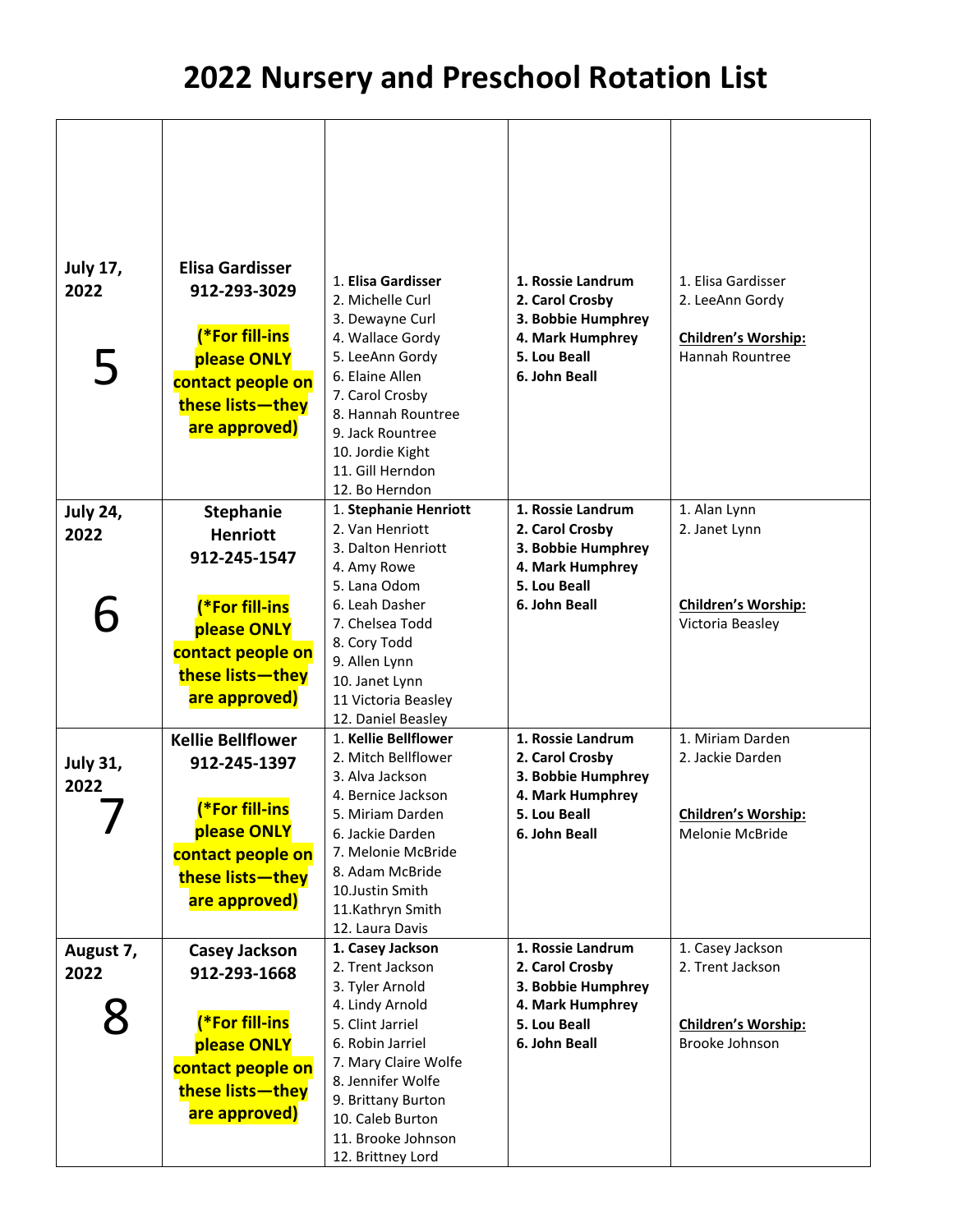| August 14,<br>2022<br>August 21,<br>2022<br>$\mathbf{Z}$ | Janna Park<br>912-497-1014<br>(*For fill-ins<br>please ONLY<br>contact people on<br>these lists-they<br>are approved)<br><b>Mandy Johnson</b><br>293-5669<br>293-5665<br>(*For fill-ins<br>please ONLY<br>contact people on | 1. Janna Park<br>2. Derek Park<br>3. Will Rineair<br>4. Michela Rineair<br>5. Stacy Martin<br>6. Julie Martin<br>7. Patrick Craft<br>8. Kelby Craft<br>9 Megan Haygood<br>10. Zach Tomberlin<br>11. Jessica Tomberlin<br>1. Mandy Johnson<br>2. David Johnson<br>3. Kacy Morris<br>4. Cali Mosley<br>5. Trey Mosley<br>6. Josh Thigpen<br>7. Sydney Thigpen | 1. Rossie Landrum<br>2. Carol Crosby<br>3. Bobbie Humphrey<br>4. Mark Humphrey<br>5. Lou Beall<br>6. John Beall<br>1. Rossie Landrum<br>2. Carol Crosby<br>3. Bobbie Humphrey<br>4. Mark Humphrey<br>5. Lou Beall<br>6. John Beall | 1. Jessica Tomberlin<br>2. Zach Tomberlin<br>Children's Worship:<br>Janna/Derek Park<br>1. Mandy Johnson<br>2. David Johnson<br>Children's Worship:<br>Crystal/Blake Parker |
|----------------------------------------------------------|-----------------------------------------------------------------------------------------------------------------------------------------------------------------------------------------------------------------------------|-------------------------------------------------------------------------------------------------------------------------------------------------------------------------------------------------------------------------------------------------------------------------------------------------------------------------------------------------------------|------------------------------------------------------------------------------------------------------------------------------------------------------------------------------------------------------------------------------------|-----------------------------------------------------------------------------------------------------------------------------------------------------------------------------|
|                                                          | these lists-they                                                                                                                                                                                                            | 8. Blake Parker                                                                                                                                                                                                                                                                                                                                             |                                                                                                                                                                                                                                    |                                                                                                                                                                             |
|                                                          | are approved)                                                                                                                                                                                                               | 9. Crystal Parker<br>10. Monique Mixon                                                                                                                                                                                                                                                                                                                      |                                                                                                                                                                                                                                    |                                                                                                                                                                             |
|                                                          |                                                                                                                                                                                                                             | 11. Blaine Bellflower<br>12. Hannah Bellflower                                                                                                                                                                                                                                                                                                              |                                                                                                                                                                                                                                    |                                                                                                                                                                             |
| <b>August</b>                                            | <b>Rossie Landrum</b>                                                                                                                                                                                                       | 1. Rossie Landrum                                                                                                                                                                                                                                                                                                                                           | 1. Rossie Landrum                                                                                                                                                                                                                  | 1. Delana Smith                                                                                                                                                             |
| 28, 2022                                                 | 526-6246                                                                                                                                                                                                                    | 2. Bryan Davis                                                                                                                                                                                                                                                                                                                                              | 2. Carol Crosby                                                                                                                                                                                                                    | 2. Noel Smith                                                                                                                                                               |
|                                                          |                                                                                                                                                                                                                             | 3. Nicole Davis                                                                                                                                                                                                                                                                                                                                             | 3. Bobbie Humphrey                                                                                                                                                                                                                 |                                                                                                                                                                             |
|                                                          |                                                                                                                                                                                                                             | 4. Jessica Aaron                                                                                                                                                                                                                                                                                                                                            | 4. Mark Humphrey                                                                                                                                                                                                                   |                                                                                                                                                                             |
|                                                          | <b>(*For fill-ins</b>                                                                                                                                                                                                       | 5. Marinette Scott                                                                                                                                                                                                                                                                                                                                          | 5. Lou Beall                                                                                                                                                                                                                       |                                                                                                                                                                             |
|                                                          | please ONLY                                                                                                                                                                                                                 | 6. Clint Sumner                                                                                                                                                                                                                                                                                                                                             | 6. John Beall                                                                                                                                                                                                                      | <b>Children's Worship:</b>                                                                                                                                                  |
|                                                          | contact people on                                                                                                                                                                                                           | 7. Mindy Sumner                                                                                                                                                                                                                                                                                                                                             |                                                                                                                                                                                                                                    | Rosemary Wickstrom                                                                                                                                                          |
|                                                          | these lists-they                                                                                                                                                                                                            | 8. Rhonda McBride                                                                                                                                                                                                                                                                                                                                           |                                                                                                                                                                                                                                    |                                                                                                                                                                             |
|                                                          | are approved)                                                                                                                                                                                                               | 9. Josh McBride                                                                                                                                                                                                                                                                                                                                             |                                                                                                                                                                                                                                    |                                                                                                                                                                             |
|                                                          |                                                                                                                                                                                                                             | 10.Delana Smith                                                                                                                                                                                                                                                                                                                                             |                                                                                                                                                                                                                                    |                                                                                                                                                                             |
|                                                          |                                                                                                                                                                                                                             | 11. Noel Smith                                                                                                                                                                                                                                                                                                                                              |                                                                                                                                                                                                                                    |                                                                                                                                                                             |
| Sept. 4,                                                 | <b>Ashley Martin</b>                                                                                                                                                                                                        | 1. Ashley Martin                                                                                                                                                                                                                                                                                                                                            | 1. Rossie Landrum                                                                                                                                                                                                                  | 1. Matt VerSluis                                                                                                                                                            |
| 2022                                                     | 1-863-448-2389                                                                                                                                                                                                              | 2 Buddy Martin<br>3. Michael Mosley                                                                                                                                                                                                                                                                                                                         | 2. Carol Crosby<br>3. Bobbie Humphrey                                                                                                                                                                                              | 2. Manda VerSluis                                                                                                                                                           |
|                                                          |                                                                                                                                                                                                                             | 4. Amber Mosley                                                                                                                                                                                                                                                                                                                                             | 4. Mark Humphrey                                                                                                                                                                                                                   | Children's Worship:                                                                                                                                                         |
|                                                          | <b>(*For fill-ins</b>                                                                                                                                                                                                       | 5. Marilyn Hopkins                                                                                                                                                                                                                                                                                                                                          | 5. Lou Beall                                                                                                                                                                                                                       | Angie Waller                                                                                                                                                                |
|                                                          | please ONLY                                                                                                                                                                                                                 | 6. Ritchie Marsh                                                                                                                                                                                                                                                                                                                                            | 6. John Beall                                                                                                                                                                                                                      |                                                                                                                                                                             |
|                                                          | contact people on                                                                                                                                                                                                           | 7. Jennifer Marsh                                                                                                                                                                                                                                                                                                                                           |                                                                                                                                                                                                                                    |                                                                                                                                                                             |
|                                                          | these lists-they                                                                                                                                                                                                            | 8. Frannie Strickland                                                                                                                                                                                                                                                                                                                                       |                                                                                                                                                                                                                                    |                                                                                                                                                                             |
|                                                          | are approved)                                                                                                                                                                                                               | 9. Matt VerSluis                                                                                                                                                                                                                                                                                                                                            |                                                                                                                                                                                                                                    |                                                                                                                                                                             |
|                                                          |                                                                                                                                                                                                                             | 10. Manda VerSluis                                                                                                                                                                                                                                                                                                                                          |                                                                                                                                                                                                                                    |                                                                                                                                                                             |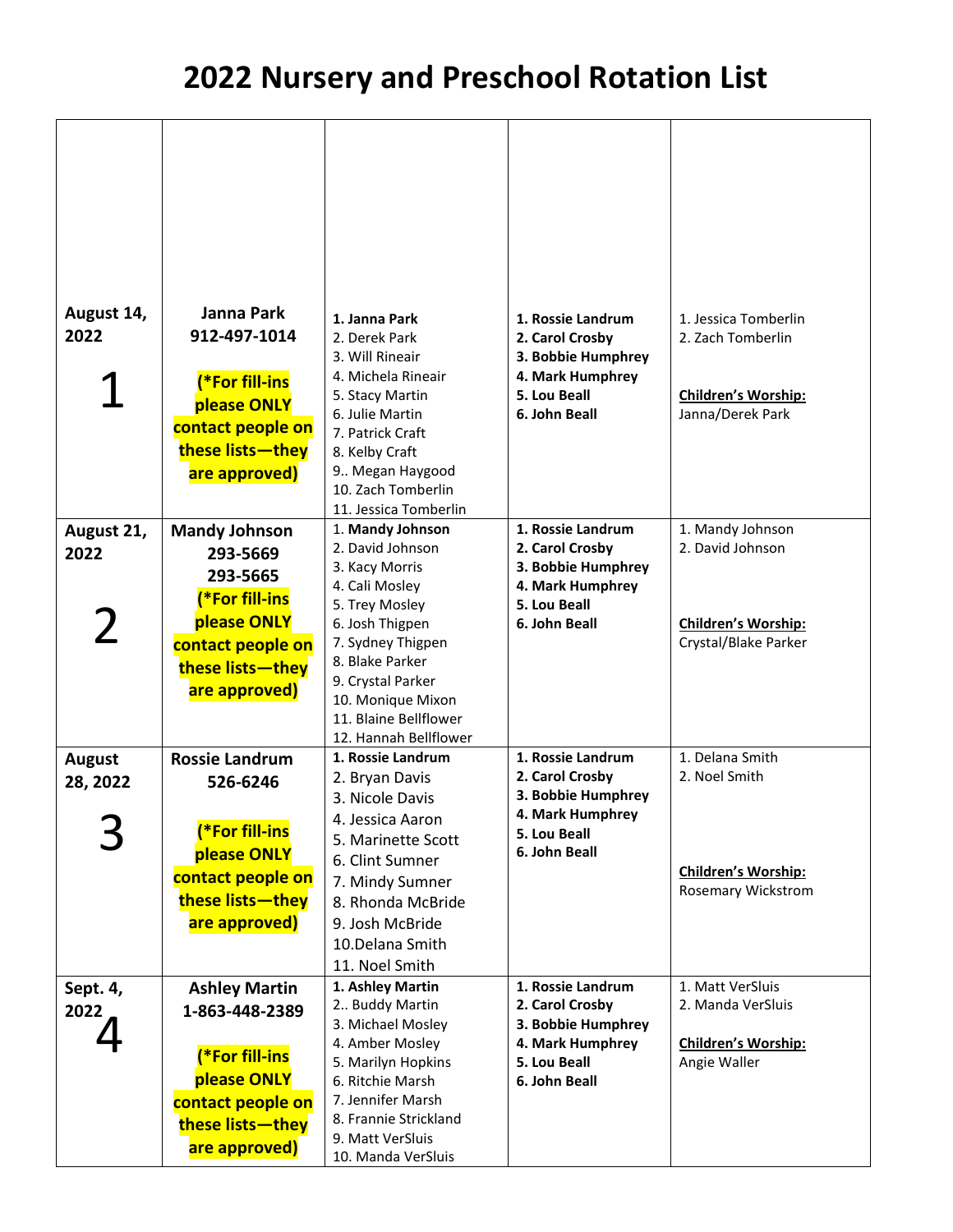|            |                          | 11. Katie Goodwin                      |                                       |                                                      |
|------------|--------------------------|----------------------------------------|---------------------------------------|------------------------------------------------------|
|            |                          |                                        |                                       |                                                      |
|            |                          |                                        |                                       |                                                      |
|            |                          |                                        |                                       |                                                      |
|            |                          |                                        |                                       |                                                      |
|            |                          |                                        |                                       |                                                      |
|            |                          |                                        |                                       |                                                      |
|            |                          |                                        |                                       |                                                      |
|            |                          |                                        |                                       |                                                      |
| Sept. 11,  | <b>Elisa Gardisser</b>   | 1. Elisa Gardisser                     | 1. Rossie Landrum                     | 1. Elaine Allen                                      |
| 2022       | 912-293-3029             | 2. Michelle Curl                       | 2. Carol Crosby                       | 2. Carol Crosby                                      |
|            |                          | 3. Dewayne Curl                        | 3. Bobbie Humphrey                    |                                                      |
|            | <b>(*For fill-ins</b>    | 4. Wallace Gordy                       | 4. Mark Humphrey                      | Children's Worship:                                  |
|            | please ONLY              | 5. LeeAnn Gordy                        | 5. Lou Beall                          | John/Lou Beall                                       |
|            | contact people on        | 6. Elaine Allen                        | 6. John Beall                         |                                                      |
|            | these lists-they         | 7. Carol Crosby                        |                                       |                                                      |
|            | are approved)            | 8. Hannah Rountree<br>9. Jack Rountree |                                       |                                                      |
|            |                          | 10. Jordie Kight                       |                                       |                                                      |
|            |                          | 11. Gill Herndon                       |                                       |                                                      |
|            |                          | 12. Bo Herndon                         |                                       |                                                      |
| Sept. 18,  | <b>Stephanie</b>         | 1. Stephanie Henriott                  | 1. Rossie Landrum                     | 1. Lana Odom                                         |
| 2022       | <b>Henriott</b>          | 2. Van Henriott                        | 2. Carol Crosby                       | 2. Leah Dasher                                       |
|            | 912-245-1547             | 3. Dalton Henriott                     | 3. Bobbie Humphrey                    |                                                      |
|            |                          | 4. Amy Rowe                            | 4. Mark Humphrey                      |                                                      |
|            |                          | 5. Lana Odom                           | 5. Lou Beall                          |                                                      |
|            | (*For fill-ins           | 6. Leah Dasher                         | 6. John Beall                         |                                                      |
|            | please ONLY              | 7. Chelsea Todd<br>8. Cory Todd        |                                       | <b>Children's Worship:</b><br>Stephanie/Van Henriott |
|            | contact people on        | 9. Allen Lynn                          |                                       |                                                      |
|            | these lists-they         | 10. Janet Lynn                         |                                       |                                                      |
|            | are approved)            | 11 Victoria Beasley                    |                                       |                                                      |
|            |                          | 12. Daniel Beasley                     |                                       |                                                      |
| Sept. 25,  | <b>Kellie Bellflower</b> | 1. Kellie Bellflower                   | 1. Rossie Landrum                     | 1. Tracy Adams                                       |
| 2022       | 912-245-1397             | 2. Mitch Bellflower                    | 2. Carol Crosby                       | 2. Kellie Bellflower                                 |
|            |                          | 3. Alva Jackson                        | 3. Bobbie Humphrey                    |                                                      |
|            | (*For fill-ins           | 4. Bernice Jackson<br>5. Miriam Darden | 4. Mark Humphrey<br>5. Lou Beall      | <b>Children's Worship:</b>                           |
|            | please ONLY              | 6. Jackie Darden                       | 6. John Beall                         | Mitch Bellflower                                     |
|            | contact people on        | 7. Melonie McBride                     |                                       |                                                      |
|            | these lists-they         | 8. Adam McBride                        |                                       |                                                      |
|            | are approved)            | 10.Justin Smith                        |                                       |                                                      |
|            |                          | 11.Kathryn Smith                       |                                       |                                                      |
|            |                          | 12. Laura Davis                        |                                       |                                                      |
| October 2, | <b>Casey Jackson</b>     | 1. Casey Jackson                       | 1. Rossie Landrum                     | 1. Robin Jarriel                                     |
| 2022       | 912-293-1668             | 2. Trent Jackson<br>3. Tyler Arnold    | 2. Carol Crosby<br>3. Bobbie Humphrey | 2. Brittany Burton                                   |
|            |                          | 4. Lindy Arnold                        | 4. Mark Humphrey                      |                                                      |
|            | (*For fill-ins           | 5. Clint Jarriel                       | 5. Lou Beall                          | <b>Children's Worship:</b>                           |
|            | please ONLY              | 6. Robin Jarriel                       | 6. John Beall                         | Jennifer Wolfe                                       |
|            | contact people on        | 7. Mary Claire Wolfe                   |                                       |                                                      |
|            | these lists-they         | 8. Jennifer Wolfe                      |                                       |                                                      |
|            |                          | 9. Brittany Burton                     |                                       |                                                      |
|            | are approved)            | 10. Caleb Burton                       |                                       |                                                      |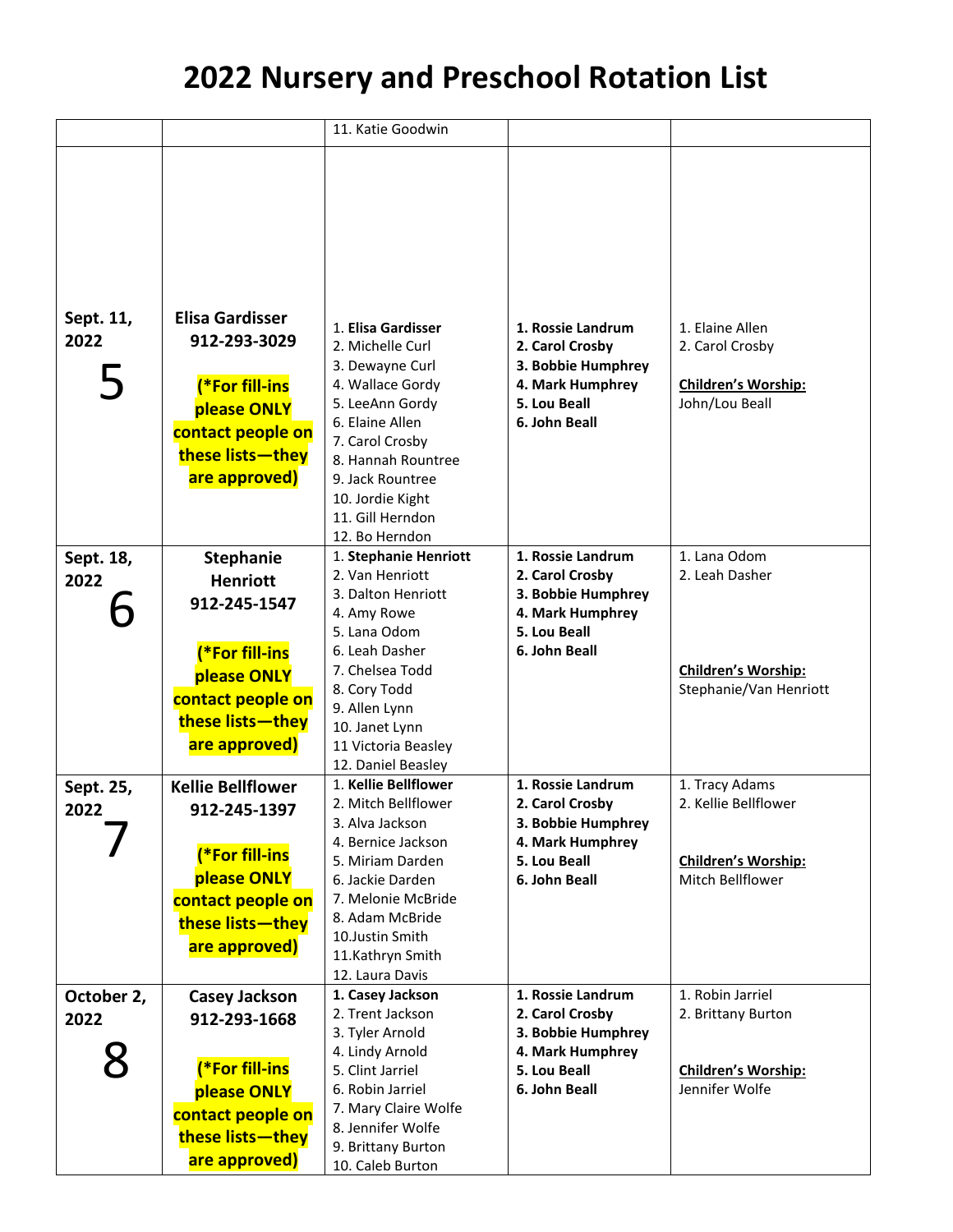|                |                       | 11. Brooke Johnson<br>12. Brittney Lord    |                                        |                            |
|----------------|-----------------------|--------------------------------------------|----------------------------------------|----------------------------|
|                |                       |                                            |                                        |                            |
|                |                       |                                            |                                        |                            |
|                |                       |                                            |                                        |                            |
|                |                       |                                            |                                        |                            |
|                |                       |                                            |                                        |                            |
|                |                       |                                            |                                        |                            |
|                |                       |                                            |                                        |                            |
|                |                       |                                            |                                        |                            |
|                |                       |                                            |                                        |                            |
|                |                       |                                            |                                        |                            |
| October 9,     | Janna Park            | 1. Janna Park                              | 1. Rossie Landrum                      | 1. Janna Park              |
| 2022           | 912-497-1014          | 2. Derek Park                              | 2. Carol Crosby                        | 2. Derek Park              |
|                |                       | 3. Will Rineair                            | 3. Bobbie Humphrey                     |                            |
|                | (*For fill-ins        | 4. Michela Rineair                         | 4. Mark Humphrey                       |                            |
|                | please ONLY           | 5. Stacy Martin                            | 5. Lou Beall                           | Children's Worship:        |
|                |                       | 6. Julie Martin                            | 6. John Beall                          | Julie Martin               |
|                | contact people on     | 7. Patrick Craft                           |                                        |                            |
|                | these lists-they      | 8. Kelby Craft                             |                                        |                            |
|                | are approved)         | 9 Megan Haygood                            |                                        |                            |
|                |                       | 10. Zach Tomberlin                         |                                        |                            |
|                |                       | 11. Jessica Tomberlin                      |                                        |                            |
| <b>October</b> | <b>Mandy Johnson</b>  | 1. Mandy Johnson<br>2. David Johnson       | 1. Rossie Landrum                      | 1. Blake Parker            |
| 16, 2022       | 293-5669              |                                            | 2. Carol Crosby                        | 2. Crystal Parker          |
|                | 293-5665              | 3. Kacy Morris<br>4. Cali Mosley           | 3. Bobbie Humphrey<br>4. Mark Humphrey |                            |
|                | (*For fill-ins        | 5. Trey Mosley                             | 5. Lou Beall                           |                            |
| $\mathbf 2$    | please ONLY           | 6. Josh Thigpen                            | 6. John Beall                          | Children's Worship:        |
|                | contact people on     | 7. Sydney Thigpen                          |                                        | Sydney Thigpen             |
|                | these lists-they      | 8. Blake Parker                            |                                        |                            |
|                |                       | 9. Crystal Parker                          |                                        |                            |
|                | are approved)         | 10. Monique Mixon                          |                                        |                            |
|                |                       | 11. Blaine Bellflower                      |                                        |                            |
|                |                       | 12. Hannah Bellflower                      |                                        |                            |
| <b>October</b> | <b>Rossie Landrum</b> | 1. Rossie Landrum                          | 1. Rossie Landrum                      | 1. Rossie Landrum          |
| 23, 2022       | 526-6246              | 2. Bryan Davis                             | 2. Carol Crosby                        | 2. Marinette Scott         |
|                |                       | 3. Nicole Davis                            | 3. Bobbie Humphrey                     |                            |
|                | (*For fill-ins        | 4. Jessica Aaron                           | 4. Mark Humphrey                       |                            |
|                |                       | 5. Marinette Scott                         | 5. Lou Beall<br>6. John Beall          |                            |
| 3              | please ONLY           | 6. Clint Sumner                            |                                        | Children's Worship:        |
|                | contact people on     | 7. Mindy Sumner                            |                                        | Rhonda McBride             |
|                | these lists-they      | 8. Rhonda McBride                          |                                        |                            |
|                | are approved)         | 9. Josh McBride                            |                                        |                            |
|                |                       | 10.Delana Smith                            |                                        |                            |
|                |                       | 11. Noel Smith                             |                                        |                            |
| <b>October</b> | <b>Ashley Martin</b>  | 1. Ashley Martin                           | 1. Rossie Landrum                      | 1. Ashley Martin           |
| 30, 2022       | 1-863-448-2389        | 2 Buddy Martin                             | 2. Carol Crosby                        | 2. Jennifer Marsh          |
|                |                       | 3. Michael Mosley                          | 3. Bobbie Humphrey                     |                            |
|                | (*For fill-ins        | 4. Amber Mosley                            | 4. Mark Humphrey                       | <b>Children's Worship:</b> |
|                | please ONLY           | 5. Marilyn Hopkins                         | 5. Lou Beall                           | Frannie Strickland         |
|                |                       | 6. Ritchie Marsh                           | 6. John Beall                          |                            |
|                | contact people on     | 7. Jennifer Marsh<br>8. Frannie Strickland |                                        |                            |
|                |                       |                                            |                                        |                            |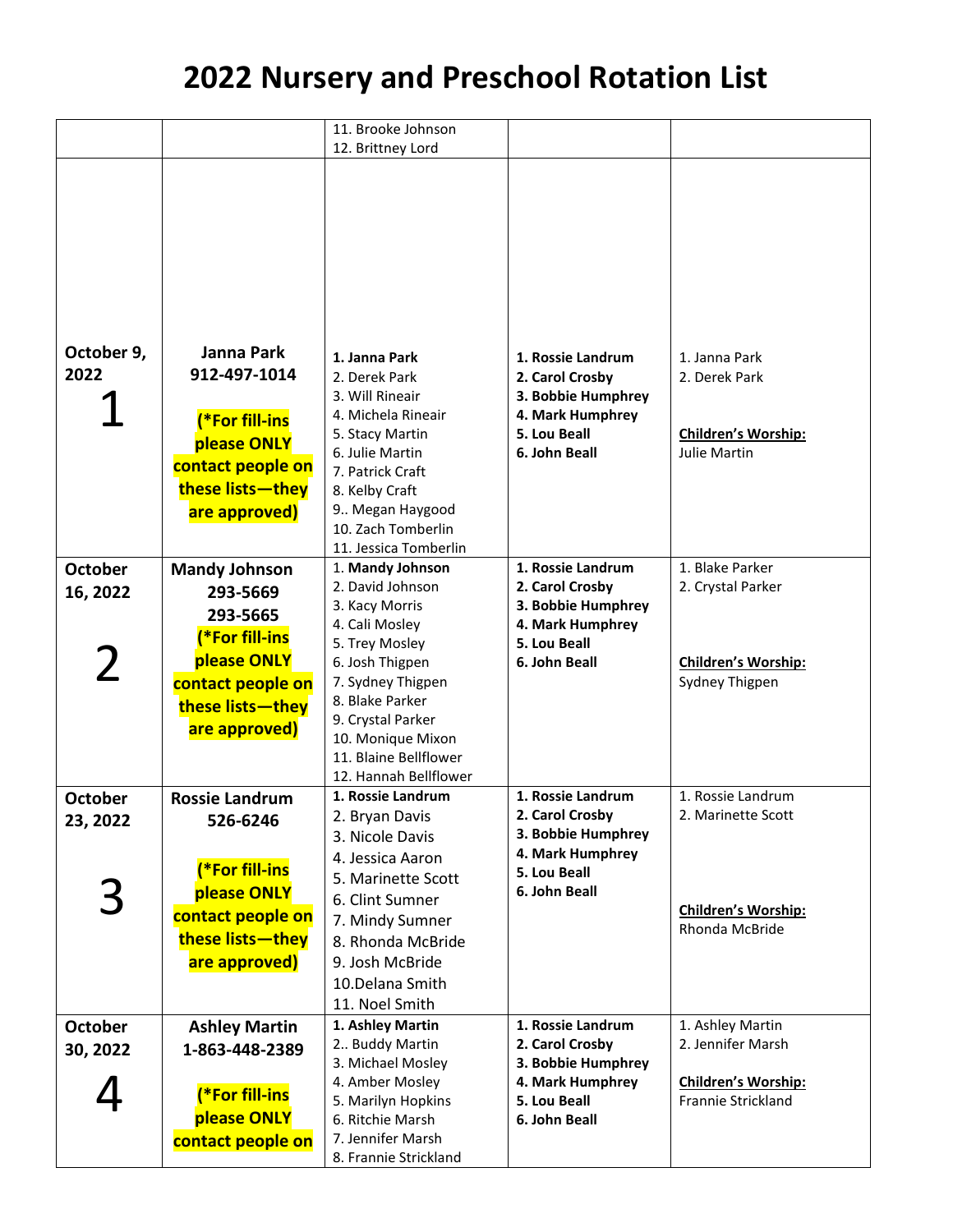|                | these lists-they         | 9. Matt VerSluis      |                    |                            |
|----------------|--------------------------|-----------------------|--------------------|----------------------------|
|                | are approved)            | 10. Manda VerSluis    |                    |                            |
|                |                          | 11. Katie Goodwin     |                    |                            |
|                |                          |                       |                    |                            |
|                |                          |                       |                    |                            |
|                |                          |                       |                    |                            |
|                |                          |                       |                    |                            |
|                |                          |                       |                    |                            |
|                |                          |                       |                    |                            |
|                |                          |                       |                    |                            |
|                |                          |                       |                    |                            |
|                |                          |                       |                    |                            |
| Nov. 6,        | <b>Elisa Gardisser</b>   |                       |                    |                            |
|                |                          | 1. Elisa Gardisser    | 1. Rossie Landrum  | 1. Elisa Gardisser         |
| 2022           | 912-293-3029             | 2. Michelle Curl      | 2. Carol Crosby    | 2. LeeAnn Gordy            |
|                |                          | 3. Dewayne Curl       | 3. Bobbie Humphrey |                            |
|                | (*For fill-ins           | 4. Wallace Gordy      | 4. Mark Humphrey   | Children's Worship:        |
| 5              | please ONLY              | 5. LeeAnn Gordy       | 5. Lou Beall       | Hannah Rountree            |
|                |                          | 6. Elaine Allen       | 6. John Beall      |                            |
|                | contact people on        | 7. Carol Crosby       |                    |                            |
|                | these lists-they         | 8. Hannah Rountree    |                    |                            |
|                | are approved)            | 9. Jack Rountree      |                    |                            |
|                |                          | 10. Jordie Kight      |                    |                            |
|                |                          | 11. Gill Herndon      |                    |                            |
|                |                          | 12. Bo Herndon        |                    |                            |
| Nov. 13,       | <b>Stephanie</b>         | 1. Stephanie Henriott | 1. Rossie Landrum  | 1. Lana Odom               |
| 2022           | <b>Henriott</b>          | 2. Van Henriott       | 2. Carol Crosby    | 2. Amy Rowe                |
|                |                          | 3. Dalton Henriott    | 3. Bobbie Humphrey |                            |
|                | 912-245-1547             | 4. Amy Rowe           | 4. Mark Humphrey   |                            |
|                |                          | 5. Lana Odom          | 5. Lou Beall       |                            |
|                | (*For fill-ins           | 6. Leah Dasher        | 6. John Beall      |                            |
|                | please ONLY              | 7. Chelsea Todd       |                    | <b>Children's Worship:</b> |
|                | contact people on        | 8. Cory Todd          |                    | Rosemary Wickstrom         |
|                |                          | 9. Allen Lynn         |                    |                            |
|                | these lists-they         | 10. Janet Lynn        |                    |                            |
|                | are approved)            | 11 Victoria Beasley   |                    |                            |
|                |                          | 12. Daniel Beasley    |                    |                            |
| <b>Nov 20,</b> | <b>Kellie Bellflower</b> | 1. Kellie Bellflower  | 1. Rossie Landrum  | 1. Bernice Jackson         |
| 2022           | 912-245-1397             | 2. Mitch Bellflower   | 2. Carol Crosby    | 2. Alva Jackson            |
|                |                          | 3. Alva Jackson       | 3. Bobbie Humphrey |                            |
|                |                          | 4. Bernice Jackson    | 4. Mark Humphrey   |                            |
|                | (*For fill-ins           | 5. Miriam Darden      | 5. Lou Beall       | Children's Worship:        |
|                | please ONLY              | 6. Jackie Darden      | 6. John Beall      | Kellie Bellflower          |
|                | contact people on        | 7. Melonie McBride    |                    |                            |
|                | these lists-they         | 8. Adam McBride       |                    |                            |
|                | are approved)            | 10. Justin Smith      |                    |                            |
|                |                          | 11.Kathryn Smith      |                    |                            |
|                |                          | 12. Laura Davis       |                    |                            |
| Nov. 27,       | <b>Casey Jackson</b>     | 1. Casey Jackson      | 1. Rossie Landrum  | 1. Casey Jackson           |
| 2022           | 912-293-1668             | 2. Trent Jackson      | 2. Carol Crosby    | 2. Trent Jackson           |
|                |                          | 3. Tyler Arnold       | 3. Bobbie Humphrey |                            |
|                |                          | 4. Lindy Arnold       | 4. Mark Humphrey   |                            |
|                | (*For fill-ins           | 5. Clint Jarriel      | 5. Lou Beall       | Children's Worship:        |
| 8              | please ONLY              | 6. Robin Jarriel      | 6. John Beall      | Brooke Johnson             |
|                | contact people on        | 7. Mary Claire Wolfe  |                    |                            |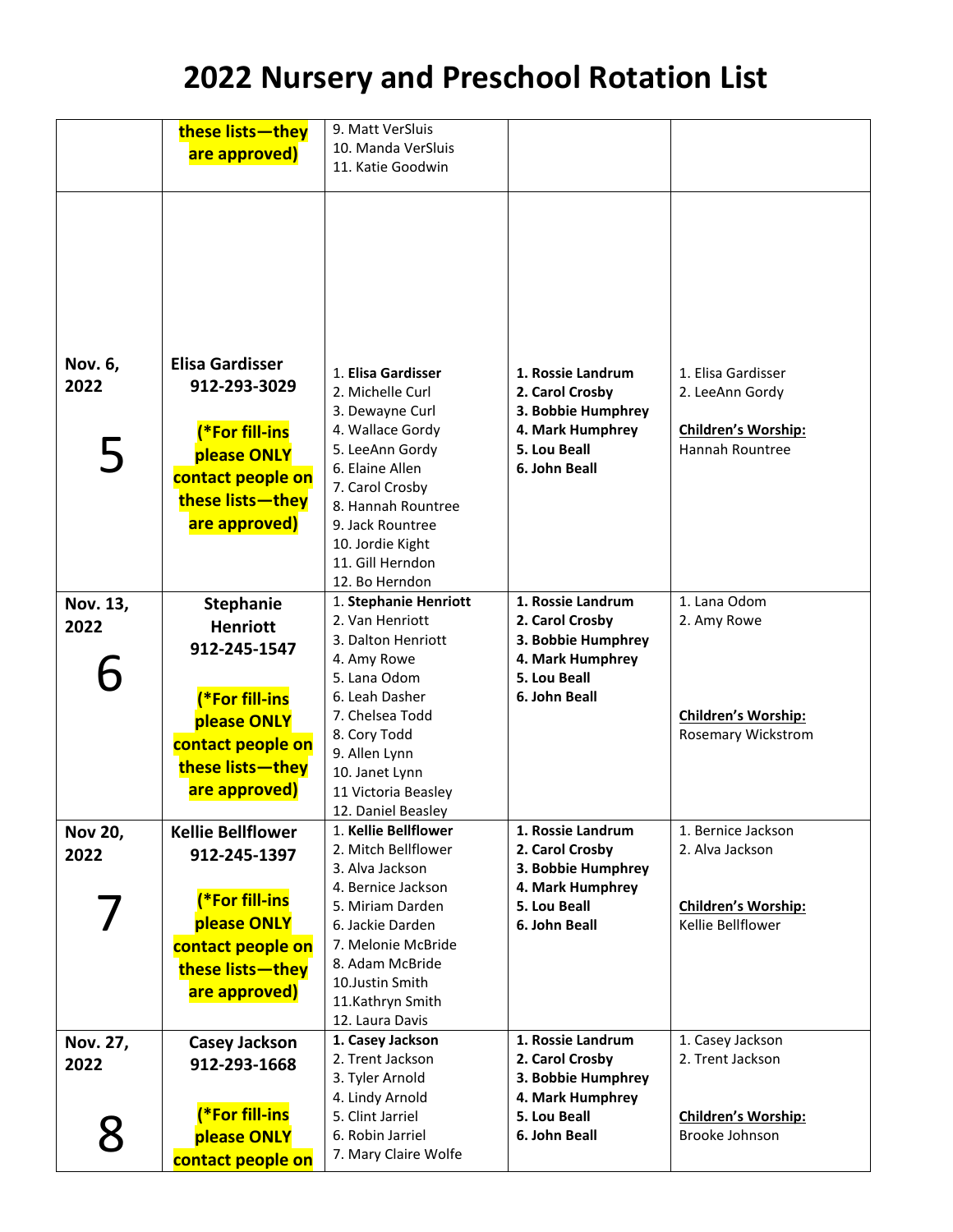|             | these lists-they      | 8. Jennifer Wolfe     |                    |                            |
|-------------|-----------------------|-----------------------|--------------------|----------------------------|
|             |                       | 9. Brittany Burton    |                    |                            |
|             | are approved)         | 10. Caleb Burton      |                    |                            |
|             |                       | 11. Brooke Johnson    |                    |                            |
|             |                       |                       |                    |                            |
|             |                       | 12. Brittney Lord     |                    |                            |
|             |                       |                       |                    |                            |
|             |                       |                       |                    |                            |
|             |                       |                       |                    |                            |
|             |                       |                       |                    |                            |
|             |                       |                       |                    |                            |
|             |                       |                       |                    |                            |
|             |                       |                       |                    |                            |
|             |                       |                       |                    |                            |
|             |                       |                       |                    |                            |
|             |                       |                       |                    |                            |
| Dec. 4,     | Janna Park            |                       |                    |                            |
|             |                       |                       | 1. Rossie Landrum  | 1. Jessica Tomberlin       |
| 2022        | 912-497-1014          | 1. Janna Park         | 2. Carol Crosby    | 2. Zach Tomberlin          |
|             |                       | 2. Derek Park         | 3. Bobbie Humphrey |                            |
|             | (*For fill-ins        | 3. Will Rineair       | 4. Mark Humphrey   |                            |
|             |                       | 4. Michela Rineair    | 5. Lou Beall       | <b>Children's Worship:</b> |
|             | please ONLY           | 5. Stacy Martin       | 6. John Beall      | Janna/Derek Park           |
|             | contact people on     | 6. Julie Martin       |                    |                            |
|             | these lists-they      | 7. Patrick Craft      |                    |                            |
|             |                       |                       |                    |                            |
|             | are approved)         | 8. Kelby Craft        |                    |                            |
|             |                       | 9 Megan Haygood       |                    |                            |
|             |                       | 10. Zach Tomberlin    |                    |                            |
|             |                       | 11. Jessica Tomberlin |                    |                            |
| Dec. 11,    | <b>Mandy Johnson</b>  | 1. Mandy Johnson      | 1. Rossie Landrum  | 1. Blaine Bellflower       |
| 2022        | 293-5669              | 2. David Johnson      | 2. Carol Crosby    | 2. Hannah Bellflower       |
|             | 293-5665              | 3. Kacy Morris        | 3. Bobbie Humphrey |                            |
|             |                       | 4. Cali Mosley        | 4. Mark Humphrey   |                            |
|             | (*For fill-ins        | 5. Trey Mosley        | 5. Lou Beall       |                            |
|             | please ONLY           | 6. Josh Thigpen       | 6. John Beall      | Children's Worship:        |
|             | contact people on     | 7. Sydney Thigpen     |                    | <b>Mandy Johnson</b>       |
| $\mathbf 2$ |                       | 8. Blake Parker       |                    |                            |
|             | these lists-they      | 9. Crystal Parker     |                    |                            |
|             | are approved)         | 10. Monique Mixon     |                    |                            |
|             |                       | 11. Blaine Bellflower |                    |                            |
|             |                       |                       |                    |                            |
|             |                       | 12. Hannah Bellflower |                    |                            |
| Dec. 18,    | <b>Rossie Landrum</b> | 1. Rossie Landrum     | 1. Rossie Landrum  | 1. Delan Smith             |
| 2022        | 526-6246              | 2. Bryan Davis        | 2. Carol Crosby    | 2. Noel Smith              |
|             |                       | 3. Nicole Davis       | 3. Bobbie Humphrey |                            |
|             |                       | 4. Jessica Aaron      | 4. Mark Humphrey   |                            |
|             | (*For fill-ins        | 5. Marinette Scott    | 5. Lou Beall       |                            |
|             | please ONLY           | 6. Clint Sumner       | 6. John Beall      |                            |
|             | contact people on     |                       |                    | Children's Worship:        |
|             |                       | 7. Mindy Sumner       |                    | Bryan/Nicole Davis         |
|             | these lists-they      | 8. Rhonda McBride     |                    |                            |
|             | are approved)         | 9. Josh McBride       |                    |                            |
|             |                       | 10.Delana Smith       |                    |                            |
|             |                       | 11. Noel Smith        |                    |                            |
|             |                       |                       |                    |                            |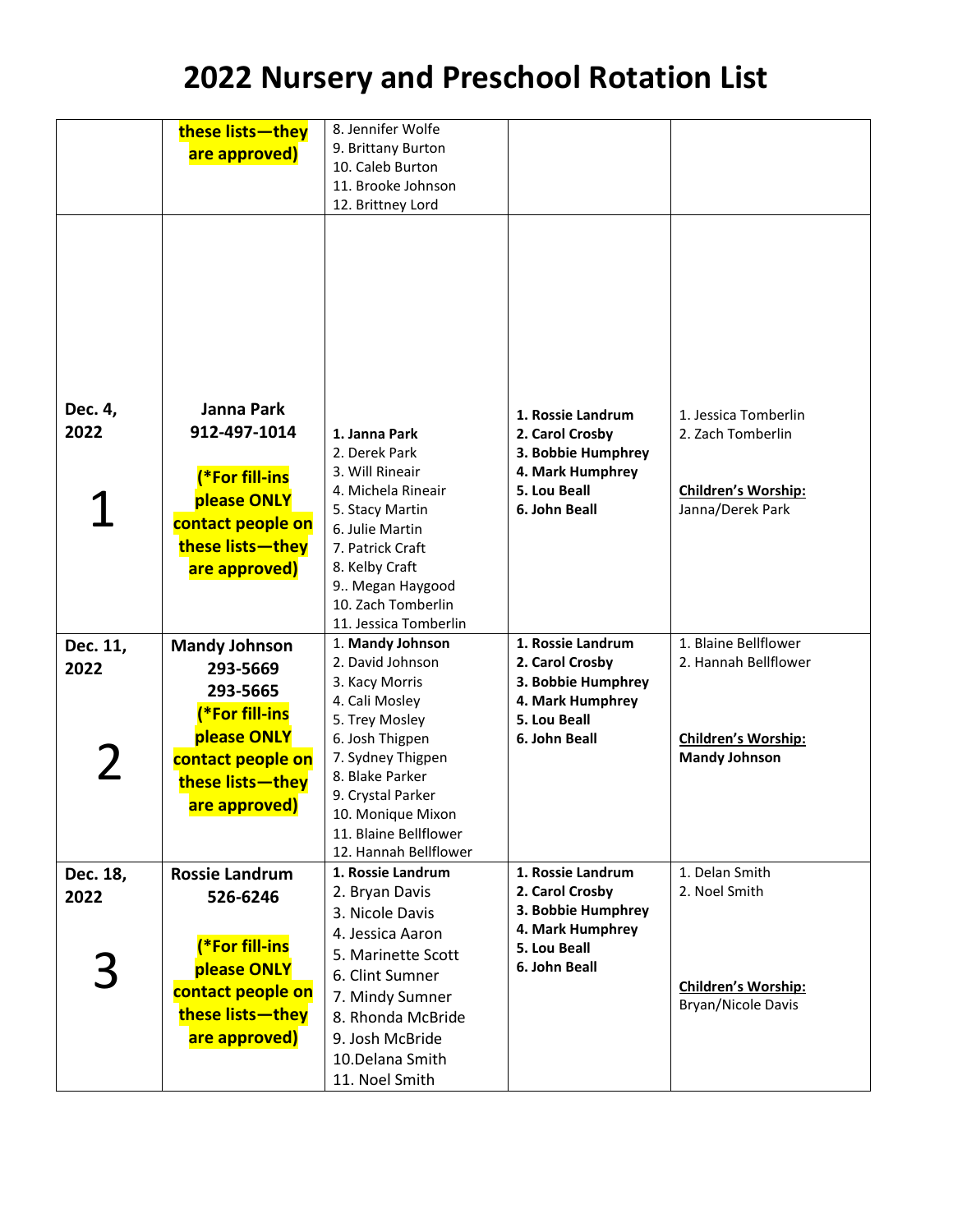| Dec. 25,           | <b>Ashley Martin</b>                   | 1. Ashley Martin<br>2 Buddy Martin     | 1. Rossie Landrum<br>2. Carol Crosby | 1. Matt VerSluis<br>2. Manda VerSluis |
|--------------------|----------------------------------------|----------------------------------------|--------------------------------------|---------------------------------------|
| 2022               | 1-863-448-2389                         |                                        |                                      |                                       |
|                    |                                        | 3. Michael Mosley                      | 3. Bobbie Humphrey                   |                                       |
|                    | (*For fill-ins                         | 4. Amber Mosley                        | 4. Mark Humphrey                     | <b>Children's Worship:</b>            |
|                    |                                        | 5. Marilyn Hopkins                     | 5. Lou Beall                         | Angie Waller                          |
|                    | please ONLY                            | 6. Ritchie Marsh                       | 6. John Beall                        |                                       |
|                    | contact people on                      | 7. Jennifer Marsh                      |                                      |                                       |
|                    | these lists-they                       | 8. Frannie Strickland                  |                                      |                                       |
|                    |                                        | 9. Matt VerSluis                       |                                      |                                       |
|                    | are approved)                          | 10. Manda VerSluis                     |                                      |                                       |
|                    |                                        | 11. Katie Goodwin                      |                                      |                                       |
|                    |                                        |                                        |                                      |                                       |
| January 1,<br>2023 | <b>Elisa Gardisser</b><br>912-293-3029 | 1. Elisa Gardisser<br>2. Michelle Curl | 1. Rossie Landrum<br>2. Carol Crosby | 1. Elaine Allen<br>2. Carol Crosby    |
|                    |                                        | 3. Dewayne Curl                        | 3. Bobbie Humphrey                   |                                       |
|                    | (*For fill-ins                         | 4. Wallace Gordy                       | 4. Mark Humphrey                     | Children's Worship:                   |
|                    | please ONLY                            | 5. LeeAnn Gordy                        | 5. Lou Beall                         | John/Lou Beall                        |
| 5                  | contact people on                      | 6. Elaine Allen                        | 6. John Beall                        |                                       |
|                    | these lists-they                       | 7. Carol Crosby                        |                                      |                                       |
|                    |                                        | 8. Hannah Rountree                     |                                      |                                       |
|                    | are approved)                          | 9. Jack Rountree                       |                                      |                                       |
|                    |                                        | 10. Jordie Kight                       |                                      |                                       |
|                    |                                        | 11. Gill Herndon                       |                                      |                                       |
|                    |                                        | 12. Bo Herndon                         |                                      |                                       |
| January 8,         | <b>Stephanie</b>                       | 1. Stephanie Henriott                  | 1. Rossie Landrum                    | 1. Alan Lynn                          |
| 2023               | <b>Henriott</b>                        | 2. Van Henriott                        | 2. Carol Crosby                      | 2. Janet Lynn                         |
|                    |                                        | 3. Dalton Henriott                     | 3. Bobbie Humphrey                   |                                       |
|                    | 912-245-1547                           | 4. Amy Rowe                            | 4. Mark Humphrey                     |                                       |
|                    |                                        | 5. Lana Odom                           | 5. Lou Beall                         |                                       |
|                    | (*For fill-ins                         | 6. Leah Dasher                         | 6. John Beall                        |                                       |
|                    | please ONLY                            | 7. Chelsea Todd                        |                                      | Children's Worship:                   |
|                    | contact people on                      | 8. Cory Todd                           |                                      | Victoria Beasley                      |
|                    |                                        | 9. Allen Lynn                          |                                      |                                       |
|                    | these lists-they                       | 10. Janet Lynn                         |                                      |                                       |
|                    | are approved)                          | 11 Victoria Beasley                    |                                      |                                       |
|                    |                                        | 12. Daniel Beasley                     |                                      |                                       |
| January 15,        | <b>Kellie Bellflower</b>               | 1. Kellie Bellflower                   | 1. Rossie Landrum                    | 1. Miriam Darden                      |
| 2023               | 912-245-1397                           | 2. Mitch Bellflower                    | 2. Carol Crosby                      | 2. Jackie Darden                      |
|                    |                                        | 3. Alva Jackson                        | 3. Bobbie Humphrey                   |                                       |
|                    | (*For fill-ins                         | 4. Bernice Jackson                     | 4. Mark Humphrey                     |                                       |
|                    |                                        | 5. Miriam Darden                       | 5. Lou Beall                         | Children's Worship:                   |
|                    | please ONLY                            | 6. Jackie Darden                       | 6. John Beall                        | Melonie McBride                       |
|                    | contact people on                      | 7. Melonie McBride                     |                                      |                                       |
|                    | these lists-they                       | 8. Adam McBride                        |                                      |                                       |
|                    | are approved)                          | 10.Justin Smith                        |                                      |                                       |
|                    |                                        | 11.Kathryn Smith                       |                                      |                                       |
|                    |                                        | 12. Laura Davis                        |                                      |                                       |